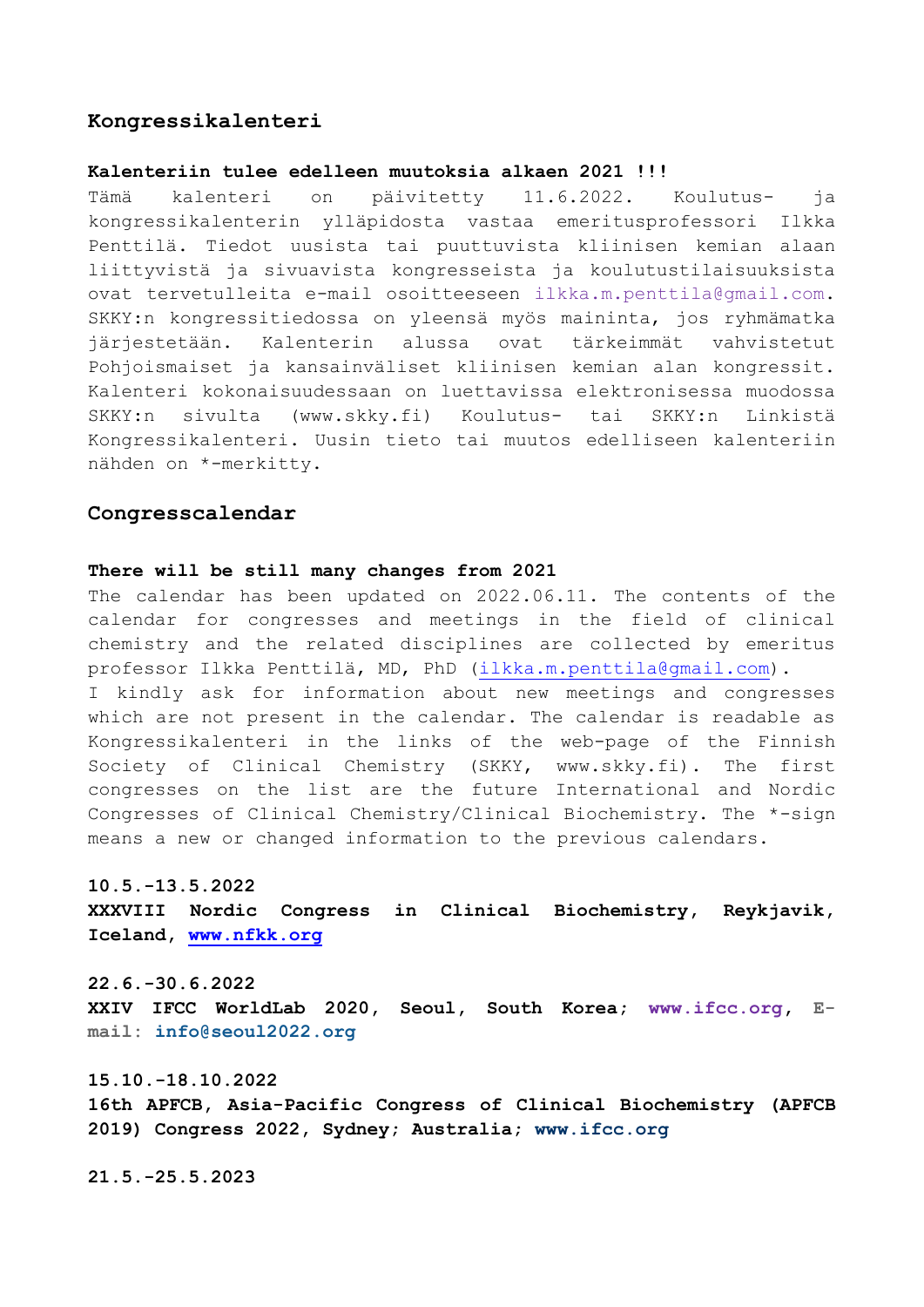**XXV IFCC-EFLM Wordlab-EuroMedlab 2023**, **Rome, Italy; www.ifcc.org, E-mail: [info@euromedlab2021munich.org](mailto:info@euromedlab2021munich.org)**

## **2022**

XV International Congress of Pediatric Laboratory Medicine, Munich, Germany; <https://www.mzcongressi.com/> New date to be announced

XXII Serbian Congress of Medical Biochemikstr5y and Laboratory Medicine and 16. Belgrade Symposium for Balkan Region, Belgrade, NEW DATE TO BE ANNOUNGED

## **21.6.-23.6.\***

28th AACC International CPOCT Symposium – Meeting Evolving Patient Needs Using Point-of-Care Testing, Montreal, Canada: www.ifcc.org

#### **23.8.-26.8.\***

9th Kuopio Alzheimer Symposkum and 3rd Nordic Memory Clinix Conference, Kuopion Musikkikeskus, Kuopio, Finland, ilmoittatutminen 1.8.2022, http://www.uef.fi/kuopioadsymposium

## **25.6.-26.6.**

IFCC Forum for Young Scientists (new date to be announced !); www.ifcc.org

#### **21.7.-28.7.**

AACC Annual Meeting and Expo 2022, Chicago, IL, USA; [www.aacc.org](http://www.aacc.org/)

#### **10.8.-12.8.\***

Lääkärikouluttajien kesäkoulu, Hotol and Spa Resort, Järvisydän, Rantasalmi; ilmoittauminen ja info 15.6.2022 mennessä: [www.duodecim](http://www.duodecim/) fi/koulutus

# **20.8.-22.8.\***

Itä-Suomenlääketiedepävät, Kuopio, Finland, ilmloittatuminen 31.8. mennessä; www.itasuomenlaaketiedepaivat.fi

### **22.9.-24.9.\***

XVI Baltic Congress in Laboratory Medicine, Tallinn, Estonia; www.ifcc.org

## **28.9.-1.10.\***

10th Congress of the Croatian Society of Medical Biochemistry ad Laboratory Medicine, Zagrep, Croatia; www.ifcc.org

### **4.10.-9.10.**